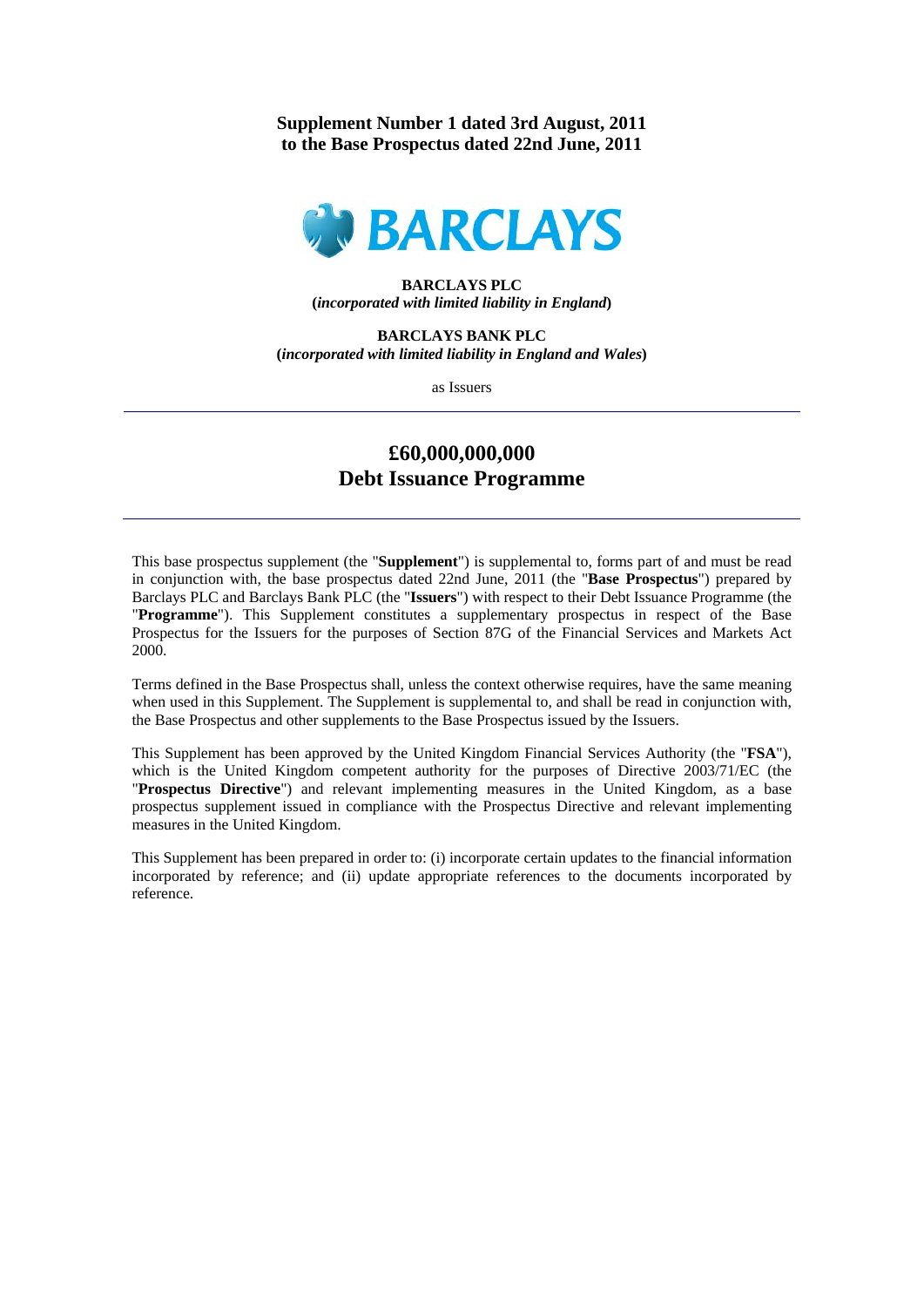#### **IMPORTANT NOTICES**

Each of the Issuers accepts responsibility for the information contained in this Supplement and declares that, having taken all reasonable care to ensure that such is the case, the information contained in this Supplement is, to the best of its knowledge, in accordance with the facts and contains no omission likely to affect its import.

To the extent that there is any inconsistency between (a) any statement in this Supplement or any statement incorporated by reference into the Base Prospectus by this Supplement and (b) any other statement in, or incorporated by reference into, the Base Prospectus, the statements in (a) above will prevail.

Save as disclosed in this Supplement, no significant new factor, material mistake or inaccuracy relating to the information included in the Base Prospectus which is capable of affecting the assessment of the Notes issued under the Programme has arisen or been noted, as the case may be, since the publication of the Base Prospectus.

If documents which are incorporated by reference to this Supplement themselves incorporate any information or other documents therein, either expressly or implicitly, such information or other documents will not form part of this Supplement for the purposes of the Prospectus Directive except where such information or other documents are specifically incorporated by reference to the Supplement.

Investors should be aware of their rights under Section 87Q(4) of the Financial Services and Markets Act 2000.

The credit ratings set out on page 46 of the Interim Results Announcement (as defined below) have been issued by Standard & Poor's Credit Market Services Europe Limited, which is established in the European Union and has applied for registration under Regulation (EC) No. 1060/2009 of the European Parliament and of the Council of 16th September, 2009 on credit rating agencies, although as of the date of this Supplement, notification of the corresponding registration decision has not yet been provided by the relevant competent authority.